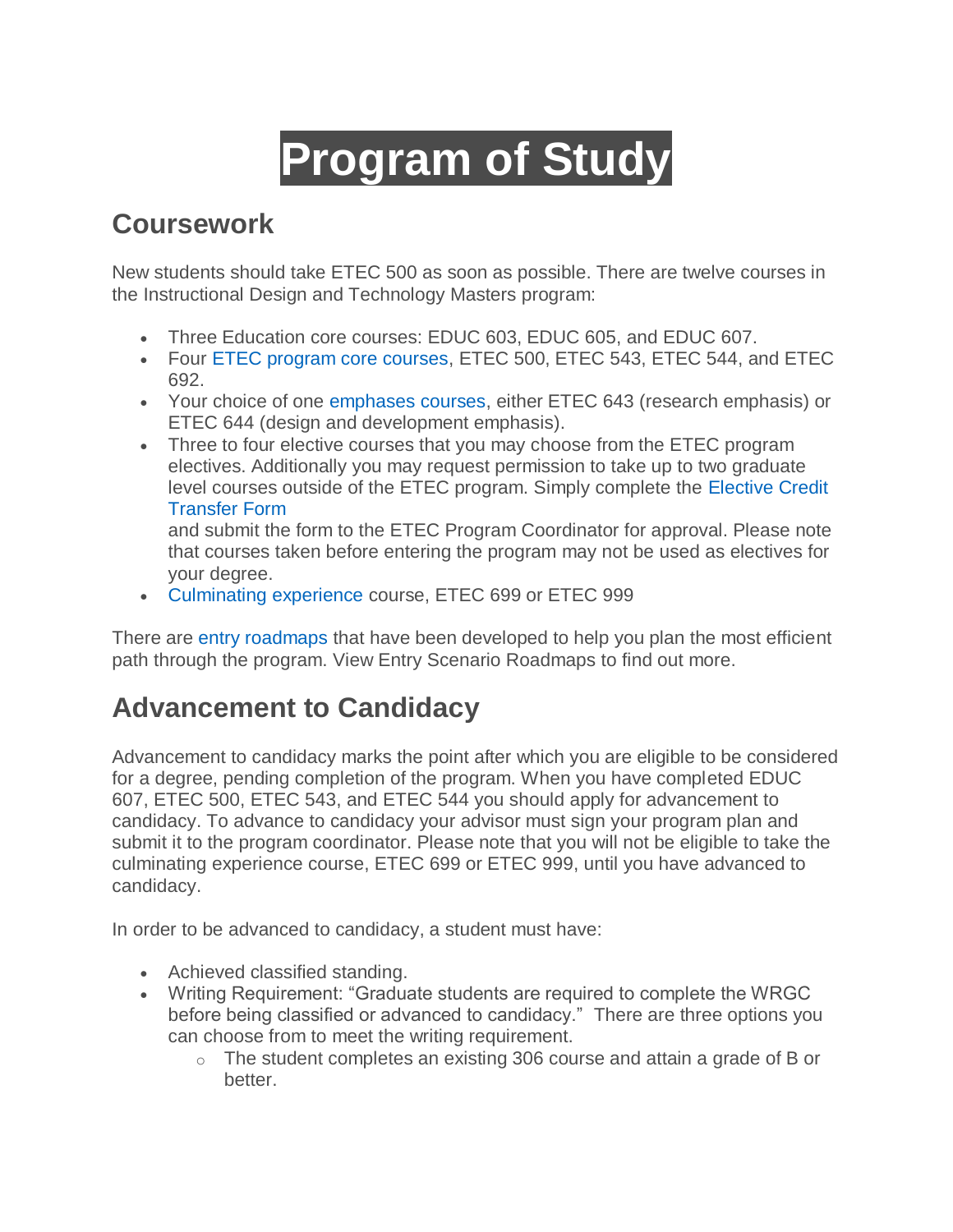- $\circ$  The student will achieve and score an acceptable standardized test score (WREE).
- $\circ$  The student will submit a paper(s) that will receive(s) a passing score according to the [approved rubric.](http://www.csusb.edu/sites/default/files/PaperEvaluationCriteria_WritingRequirement.pdf)
- Completed with a grade point average of 3.0 ('B'), at least 16 quarter units of applicable course work in graduate standing, at least 12 of which have been taken at this campus and approved by an advisor in the College of Education. Note: Between the time of completing 12 units and 20 units of applicable course work the student is required to apply for advancement to candidacy.
- Satisfactorily completed of Educational Technology 500, 543, 544, and EDUC 607.
- Secured approval of candidacy from the College of Education.
- Filed an approved graduate program for completion of the degree. This must be prepared in consultation with an advisor in the Instructional Design and Technology Program and approved by the Dean of Graduate Studies.

Once you have met these requirements you will receive a letter indicating Advanced to Candidacy for the master's degree, INSTRUCTIONAL DESIGN and TECHNOLOGY option.

# **Graduation**

Graduation requirements include:

- Completion of a minimum of 48 quarter units of acceptable graduate-level work, with a minimum of 33 completed in residence at this university.
- Of those 48, 23 quarter units of credit taken after a student has been advanced to candidacy for the degree.
- A grade point average of 3.0 ('B') in course work taken to satisfy the Master of Arts degree requirements and grades of 'C' (2.0) or better in all courses in the program.
- Successful 1) completion of a master's degree project or 2) pass of the [comprehensive examination.](https://www.csusb.edu/instructional-technology/requirements/comprehensive-exams)
- A minimum of 26 units in courses numbered 600 or above included as part of the approved graduate program; any additional general requirements not cited above and listed on Page 322 of the CSUSB Catalog of Programs.
- The program may not include more than 12 quarter units in approved extension and transfer courses from other colleges. California State University, San Bernardino will not consider for transfer credit course work from an institution which will not accept that course work in its own advanced degree program.
- Students must file a graduation check at the [Office of Registrar](http://www.csusb.edu/registrar/evaluations/graduation-requirement-check) in a timely manner for their name to appear in the Commencement Program.

# **Requirements**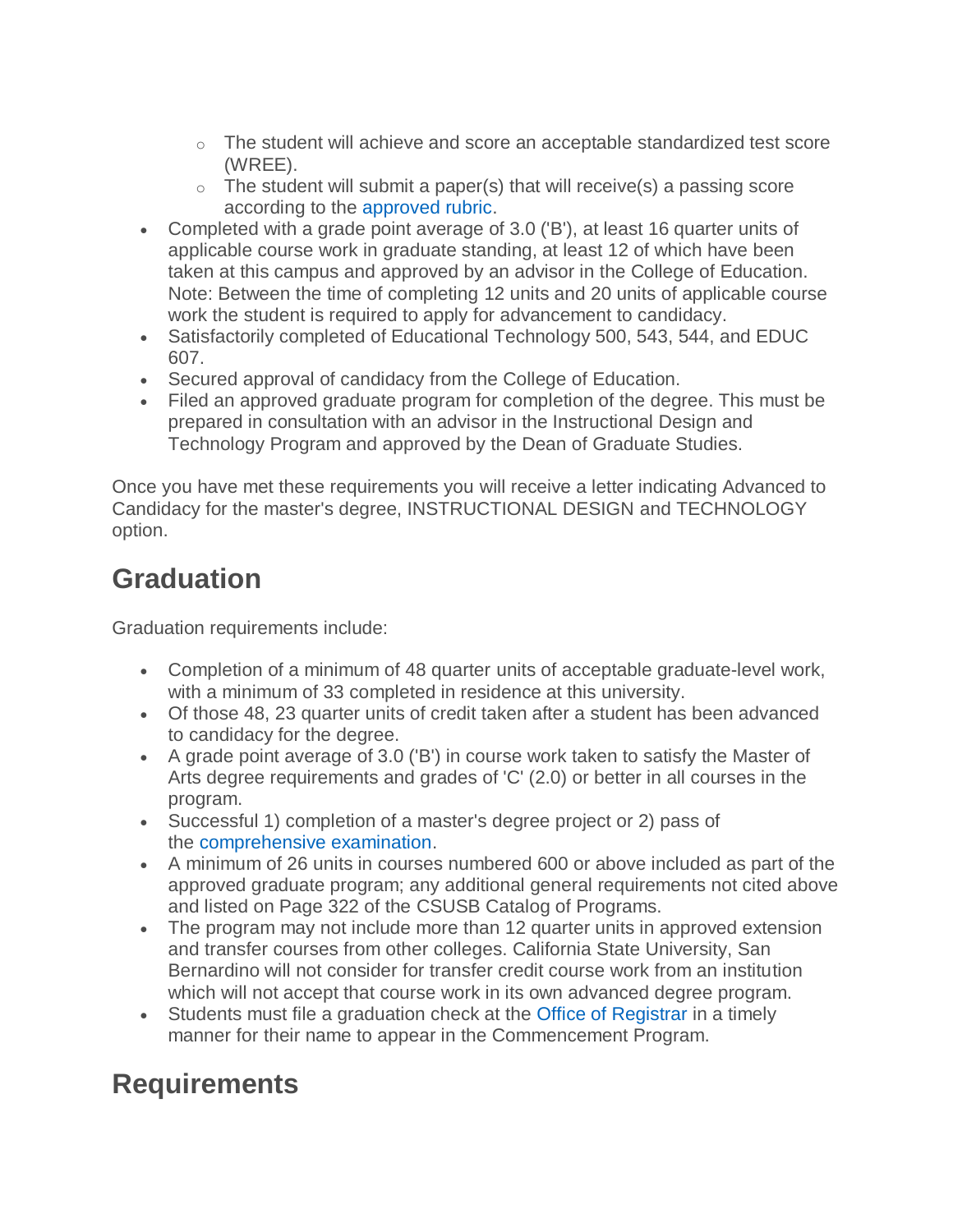Below is the list of course requirements

# **Core Courses**

All students must complete the following core course requirements:

## **Masters Core**

- EDUC 603 Effective Communication in Education (4)\* --------------->
- **EDUC 605 Foundations of Education (4)\***
- EDUC 607 Introduction to Educational Research\*
- Note: You must successfully complete EDUC 603 & 605 before enrolling in 607. If required by the program or a difficult schedule, you may take 603 & 605 concurrently. But 607 may not be taken until completion of the other courses.

# **Program Core**

- ETEC 500 Foundations of Instructional Technology (4)
- **ETEC 543 Technology and Learning I (4)**
- ETEC 544 Design and Development of Instructional Materials I (4)
- **ETEC 692 Practicum in Educational Technology**

## **Emphases Courses**

Applicants must also choose one of the following emphases:

- ETEC 643 Technology and Learning II (4)
- ETEC 644 Design and Development of Instructional Materials II (4)

# **Elective Courses**

Maximum 12 units of the following elective courses:

- **ETEC 542 Seminar in Instructional Technology**
- **ETEC 546 Computer Based Technology in Education II**
- **ETEC 614 Need Assessment: Issues and Techniques**
- ETEC 617 Evaluation of Instructional Development and Change Process
- **ETEC 623 Technology for Educational Leaders**
- ETEC 634 Information Systems in Education
- ETEC 674 Telecommunications in Education
- ETEC 676D Advanced Topics in Instructional Technology
- **ETEC 676D Topics that have been offered include:**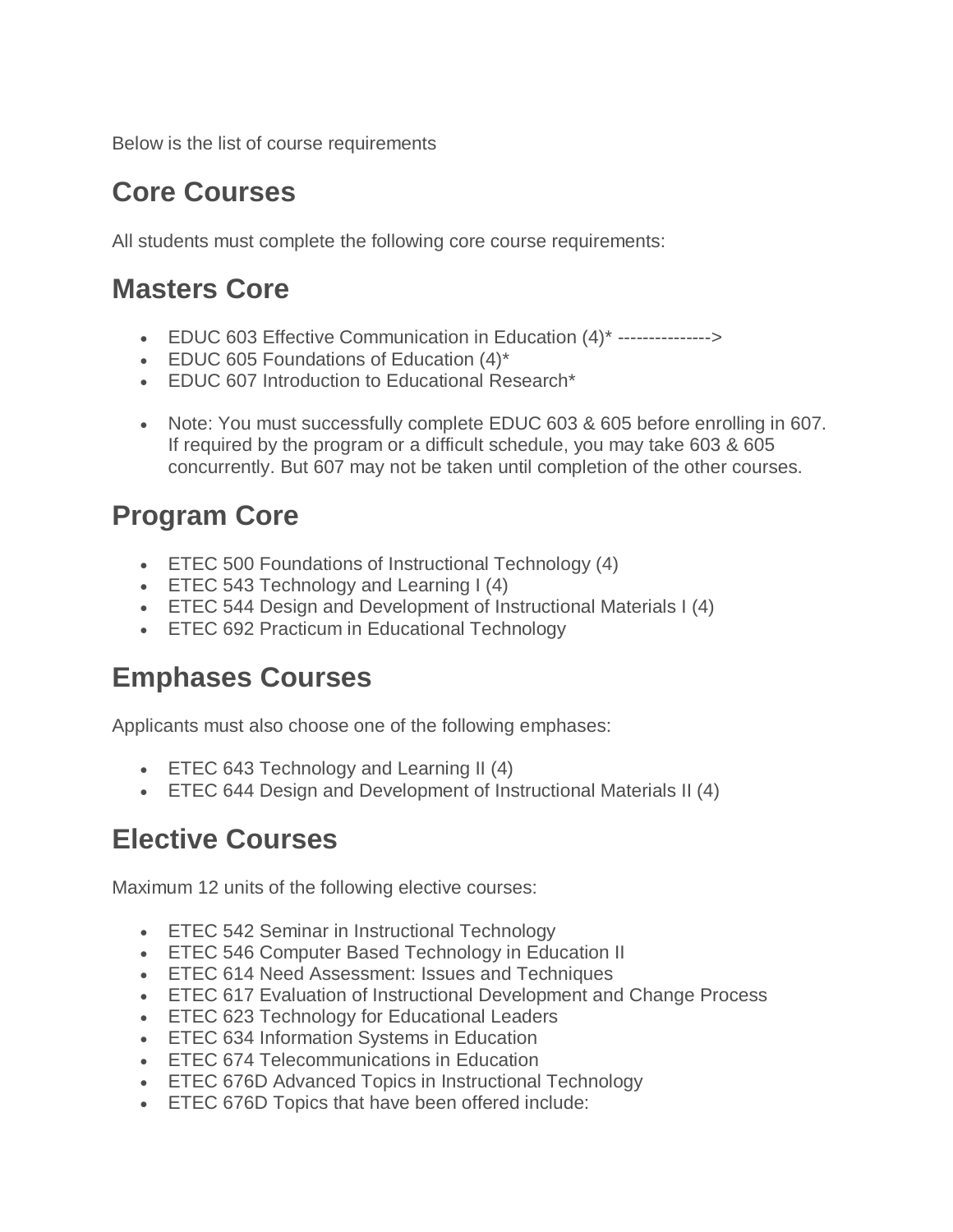- o Flash
- o Web Quest
- o Dreamweaver
- o Mobile Learning
- o Rapid Prototyping
- o Backwards Design
- o Interactive Multimedia
- o Website Development
- o Open Source Software for Education
- o Tools for Instructional Design: iDVD and iMovie
- o New Media and Education, i.e. Blogging and Podcasting
- o Design and Development of Online Instructional Materials
- o Using video and other multimedia as an instruction tool

Maximum of 8 Units may be taken from another department, accredited college, or university.

## **Emphases**

Students have two options for their emphasis depending on their passion and career goals. The following are the two courses developed for the emphasis options:

• ETEC 643 Technology and Learning II (4)

Or

ETEC 644 Design and Development of Instructional Materials II (4)

ETEC 643 is a course designed for the Research Emphasis. This course is recommended for those who are interested in pursuing a higher degree and would like to better understand a phenomenon that is related to the use of technology to support learning and performance.

ETEC644 is geared toward the Development Emphasis. ETEC644 is recommended for those who are interested in developing instructional materials while practicing instructional design processes.

# **Culminating Experiences**

Two options:

#### **Option1: Masters Project/Thesis**

Applicants must also complete the following: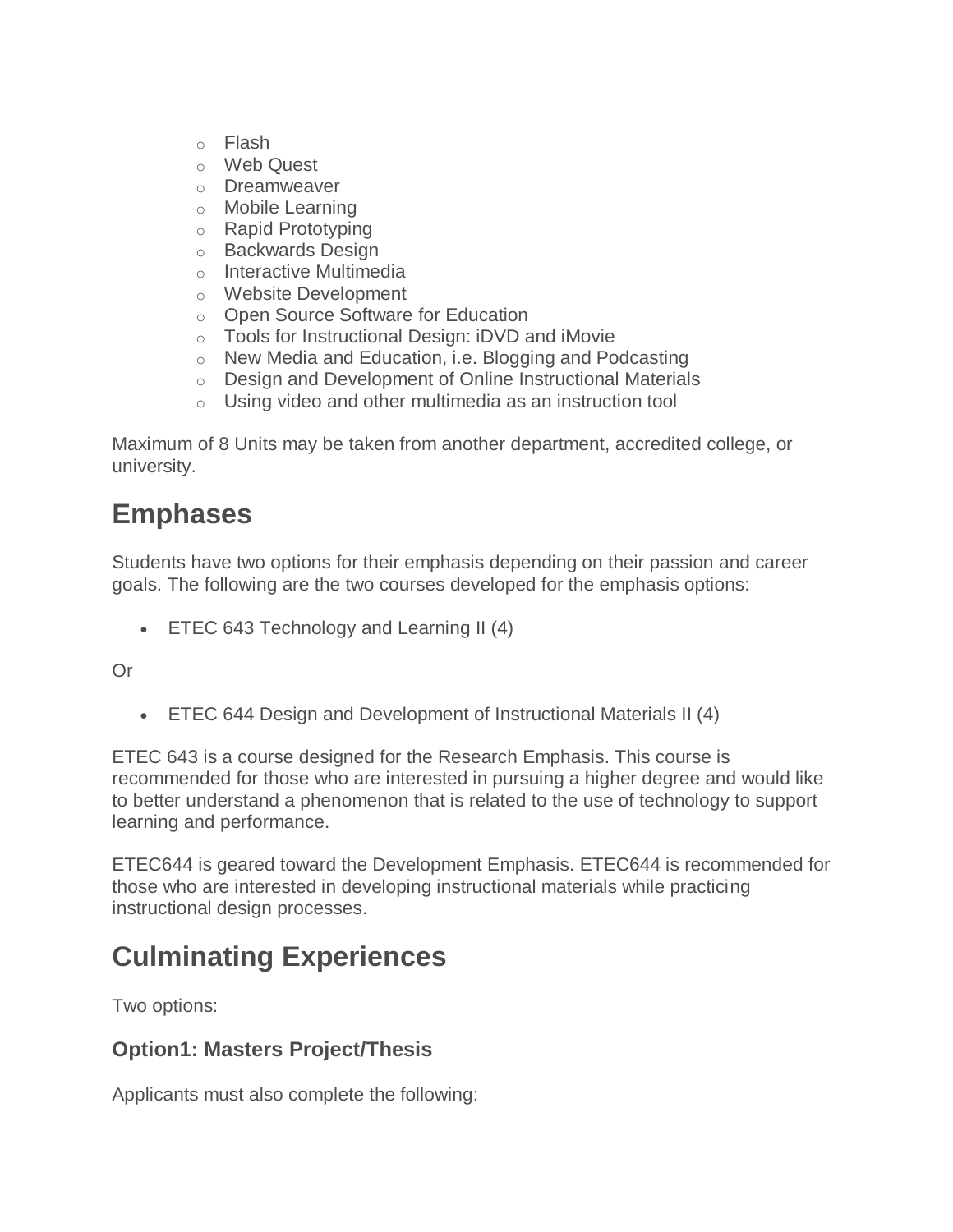ETEC 699 Master's Degree Project/Thesis (4)

Taking one of the emphasis courses will help you draft your MA Project Application Form and conduct your potential MA projects. ETEC 699 is a course designed for student to focus on the completion of students' MA project. The master's project will require a substantial commitment of time. Please allow at least 2 quarters to complete the project. Before students register for ETEC 699, students need to refer to the MA Project Checklist under Resources.

ETEC 699 Note: you should not expect to begin your project in ETEC 699. You should take ETEC 699 when you expect to complete your project. In order to take ETEC 699 you must:

- Have advanced to candidacy.
- Have submitted a [Masters Project Application.](https://www.csusb.edu/sites/default/files/mastersprojectapplication37.doc)

Make sure to review the information on the [Thesis, Project, and Dissertation page](https://gradstudies.csusb.edu/thesisProjectDissertation/index.html) in the Graduate Studies website as to thesis template, thesis format review, etc/.

#### **Option2: Comps Exam**

Comps Exam by taking ETEC 542D (4 units) or an additional elective (4 units) and ETEC 999 (0 units). You must pass the comprehensive examination. To be eligible to take the examination, you must submit your e-portfolio to ETEC faculty members and pass an e-Portfolio defense, which will be held on the 3rd Friday every quarter.

To register, contact Shani Sims [ssmins@csusb.edu](mailto:ssmins@csusb.edu) Masters and Credentials Office in CE-102

[Comprehensive Examination Schedule](https://www.csusb.edu/masters-advanced-credentials/comprehensive-exam)

Students who have completed all coursework and plan to take the comprehensive exam may enroll in 999 Comprehensive Exam (zero units) through the College of Extended Learning.

### **Fees**

\$260 per quarter

#### **How to Enroll**

Students will need to complete the "Non Credit Registration Form" and present to their respective academic program for approval. Upon approval from the program, student must submit the form and payment to the College of Extended Learning.